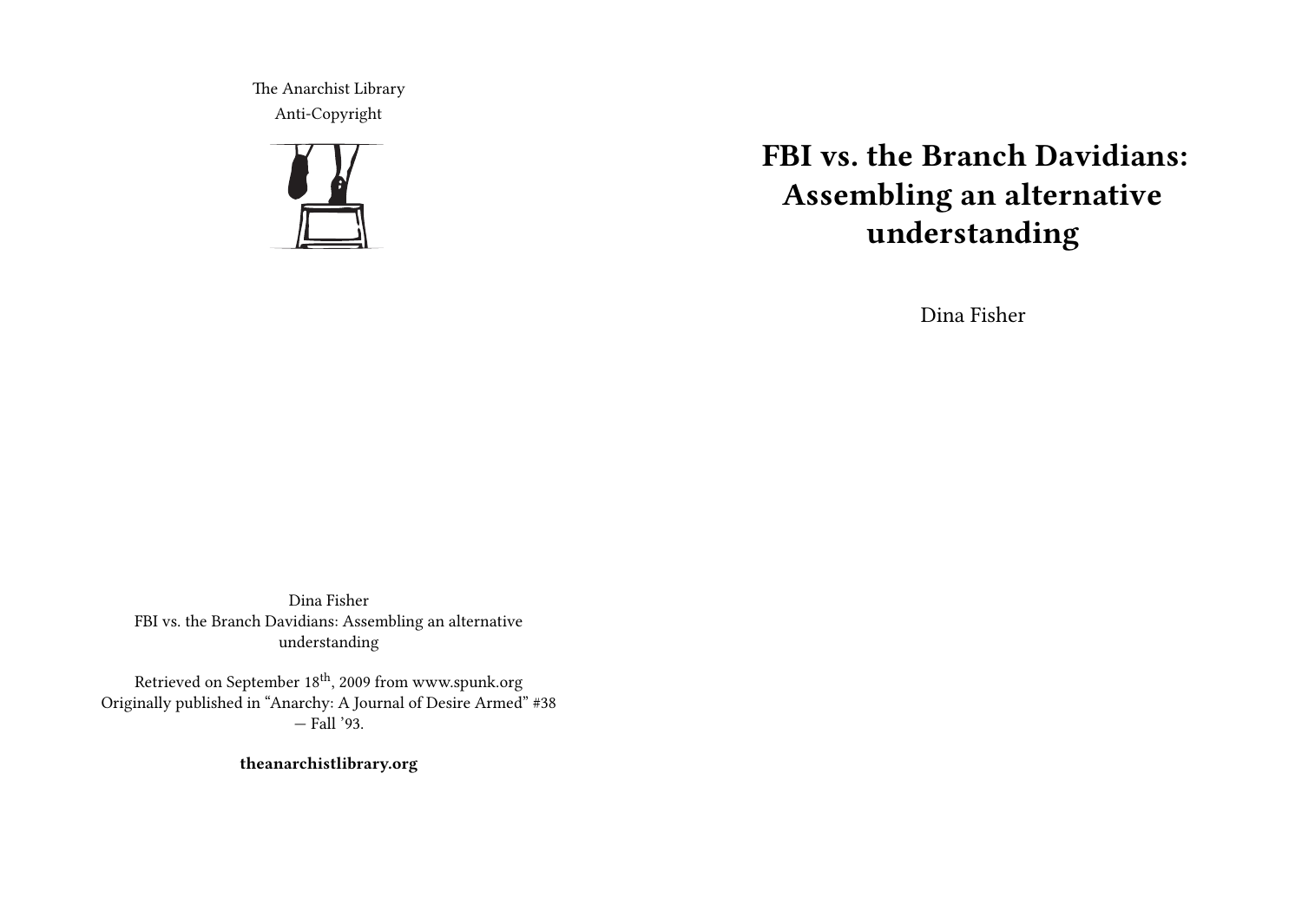the FBI prove a man or woman is not the True Messiah? Now, very few people believe in a Coming Age. If there really is a "God," and if this God "sent" a divine incarnation to live among us, to usher in a milleniumn of perfect peace, would that Messiabh get good press? Or would we simply kill him?

Something to think about, now that a man is dead.

 $-$  E.R.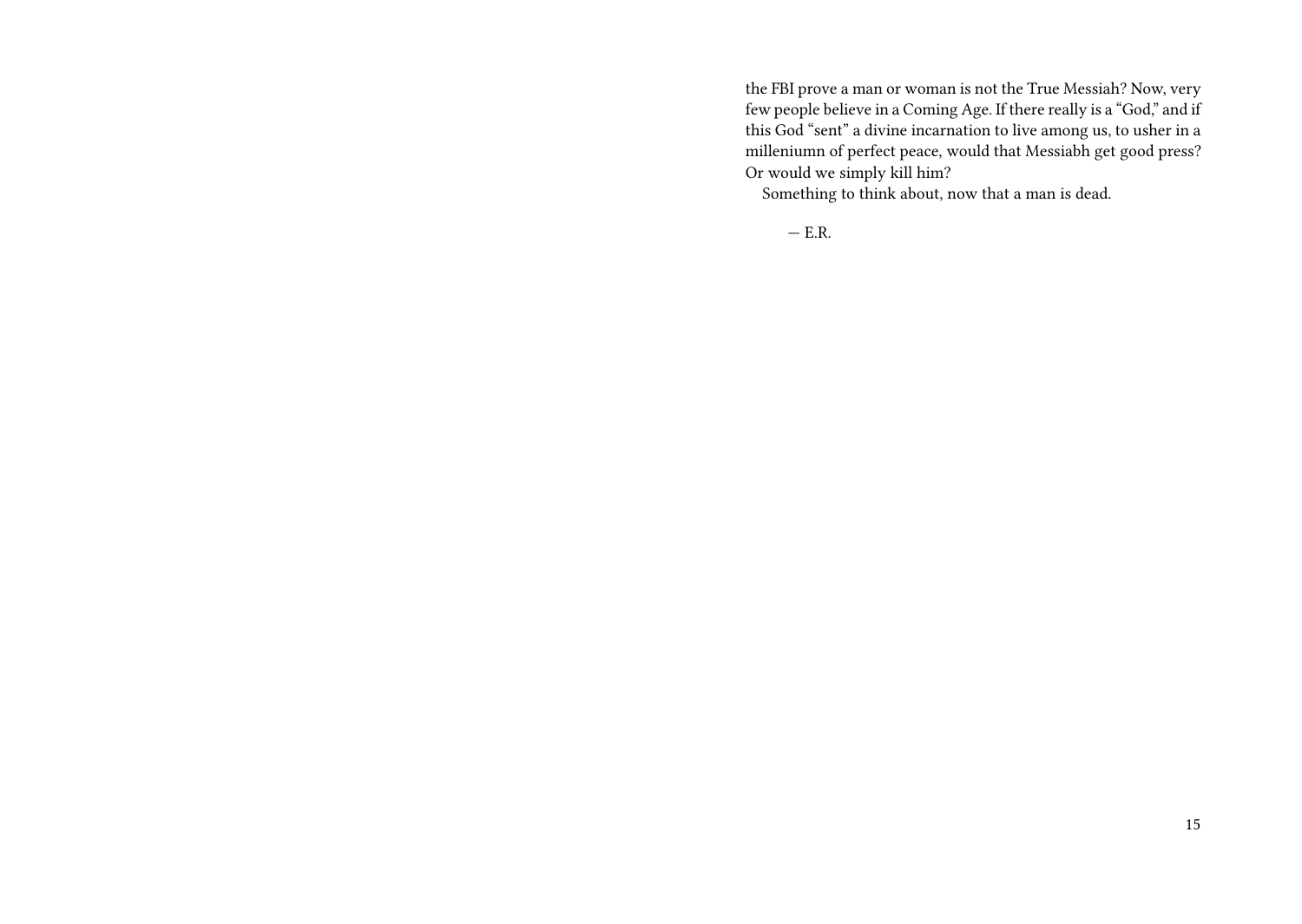## **End note from E.R.**

MEMO TO GOD (for future reference) WE PRAY YOU, DO NOT SEND THE MESSIAH UNLESS THE MESSIAH IS **NICE** THE MESSIAH **OBEYS** AMERICAN LAWS and THE MESSIAH CO-OPERATES WITH THE FBI

In order to rationalize events in Waco, a lot of rhetoric has been drawn from pop psychology. Koresh was "psychopathic," "sick," "suffered from paranoid delusions."

There was also a kind of theologization of Koresh, so that he was spoken of as if he was Satan: the fires which consumed him were the flames of Hell. Not the flames of a burning home. This kind of rhetoric, on the covers of magazines and on TV, suggests they defeated the Devil down in Texas. But nobody defeated Satan. There was no Satan in Waco. There were people.

We never penetrate the facades placed before us, representing the "truth" of Waco. Nowhere have I seen any serious discussion of the consequences if Koresh really was the messiah. I am not advocating this view. But if you're Christian, ask yourself why you did not ask: Could this man be the messiah? Must the True Messiah abide by the laws of an imperfect nation-state? Does resistance to

## **Contents**

End note from E.R. . . . . . . . . . . . . . . . . . . . . . . 14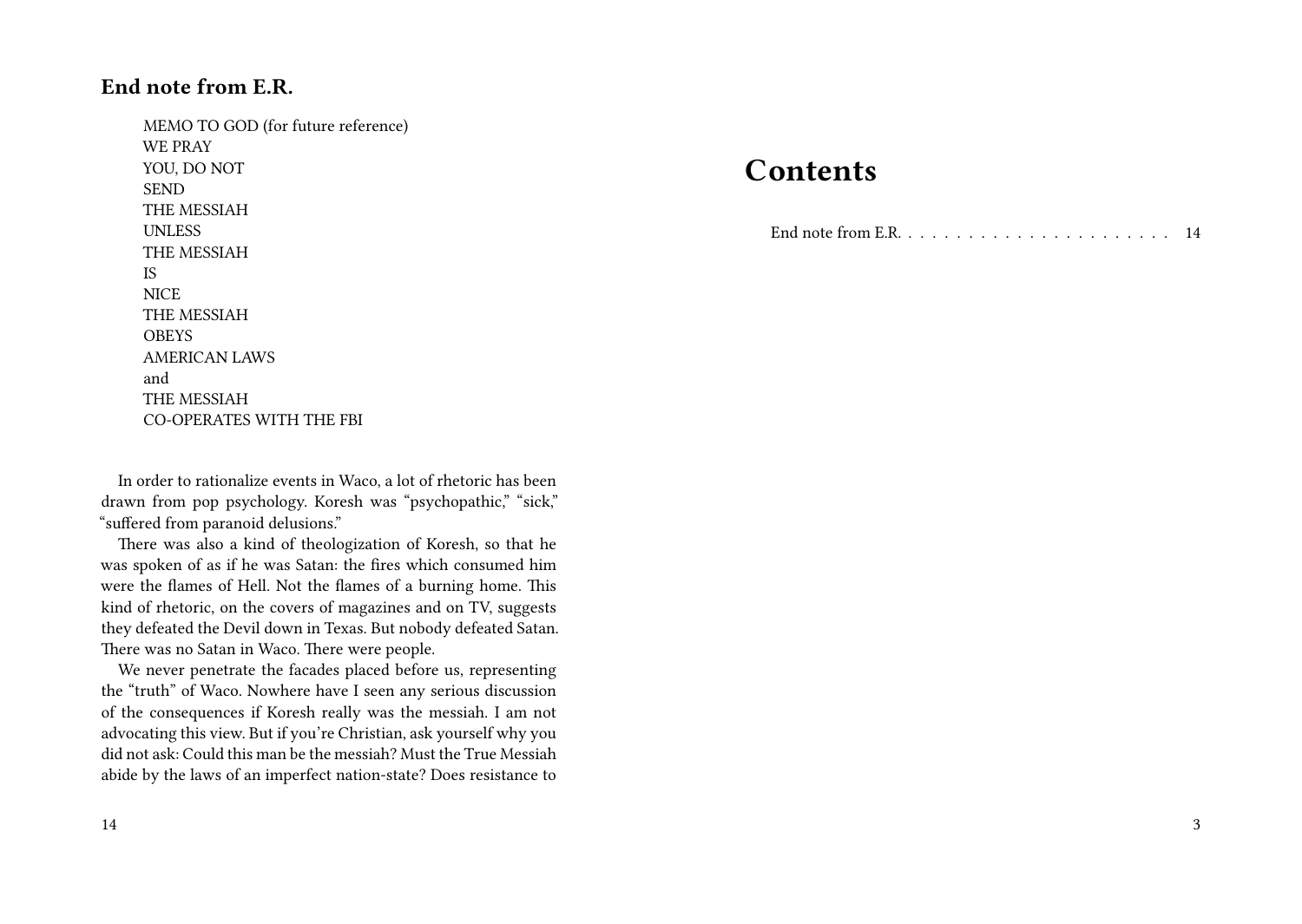The *Houston Chronicle* reported that the Waco fire trucks en route to fight the fire were held at an FBI checkpoint several miles from the buildings and that firefighters were ordered not to talk to reporters. By the time the trucks arrived, the blaze was out of control.

lthough the heads of 12 corpses could not be recovered after the fire, the charred bodies of the 12 youngest children were found in their mothers' arms.

*As of the end of my investigation, I had found no mention of any government agency clearly stating whether or not the Davidians possessed illegal weapons. The Texas Rangers released a list of weapons retrieved in the ruins, but ambiguous language made it impossible to discern whether any of these were automatic.*

*I was able to find almost no information about the Davidians' political beliefs other than a few intriguing details. Listed in the original search warrant, which prompted the entire siege, was a video critical of the ATF and writings which detailed Koresh's alleged hatred for law enforcement.*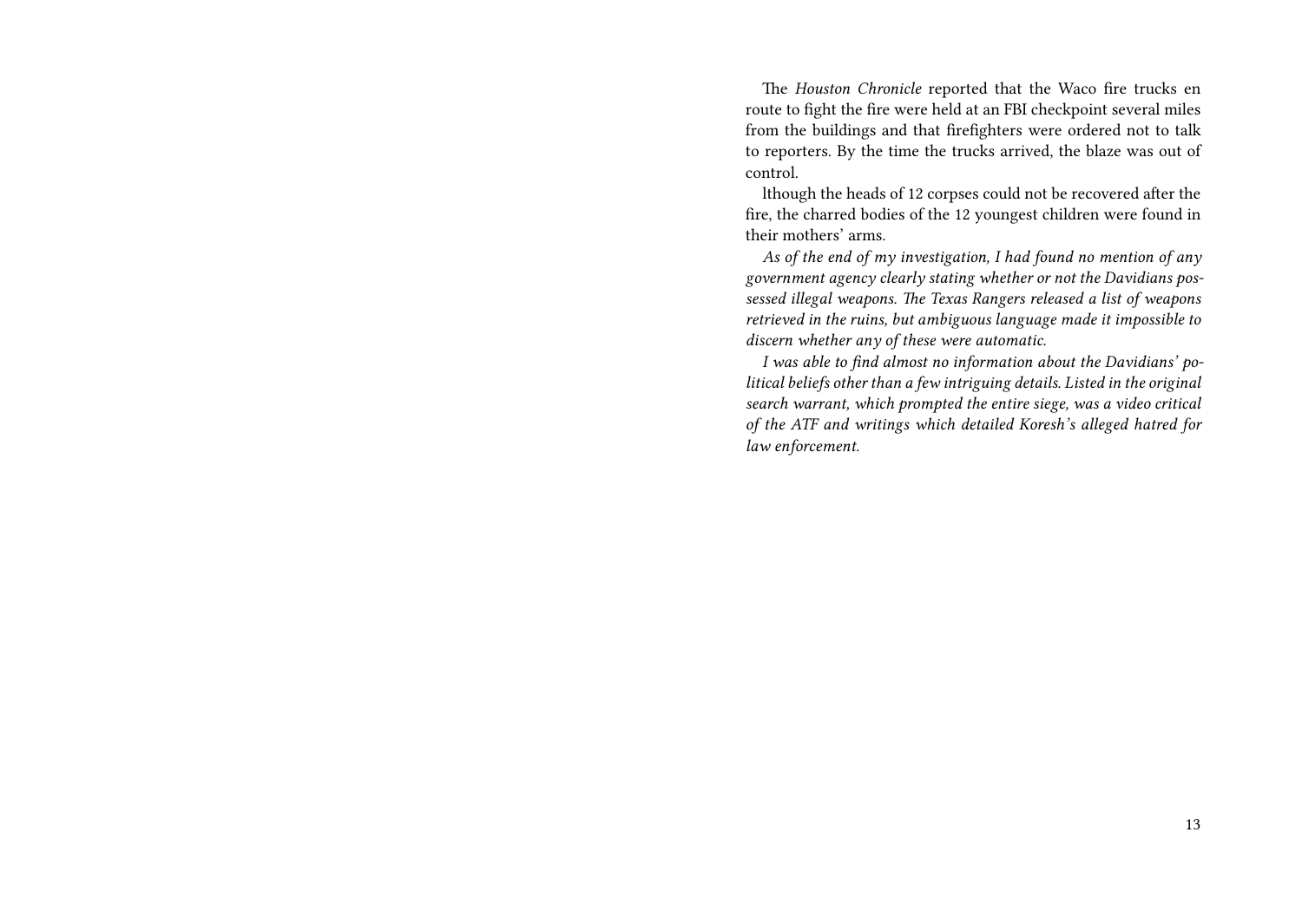All along, government spokesmen contended that the Davidians fired first during the raid, setting off the gun battle that would leave four agents dead and 16 others wounded. The Bureau claimed that, having been warned the agents were coming, the Davidians had time to set up a surprise ambush.

Several people who participated in the gun battle, however, including anonymous ATF agents, Koresh, and Davidian survivor Castillo, were listed in newspapers as having said that the first shots were fired by ATF men.

Koresh was quoted on March 1 in the *Los Angeles Times* as saying, "They fired on us first…the bullets started coming into the door." In the taped telephone conversation with De Guerin, Koresh said that the ATF's guns were "cocked and locked" as agents jumped out of cattle trucks.

Weeks later, after the deadly fire, De Guerin said he wanted to keep the federal agents out of the ruins of the burned buildings. "It's in the ATF's interest to jimmy up the crime scene to make it seem like they were justified in going in like the marines," he said.

In mid-May, 12 bulldozers hired by the federal government leveled the ruins. At that time, nobody outside law enforcement officials had been permitted near the crime scene since federal search warrants were still in effect. The closest that reporters would be allowed before the bulldozing, was 200 yards away, were they were escorted as a group by government agents. Zimmerman was quoted as saying, "I guess what it does, it forever prevents any checking on the ATF's rendition, that the fire was intentionally set" by the Davidians.

Jeff Kearney, lawyer to Castillo, declined to publicly state in the *Houston Chronicle* that the fire was part of an intentional government plan. He did say that the fact the buildings burned "is a benefit to the government…These government agents can say whatever they want, and there is little physical evidence to dispute that. I felt they knew that if that building was damaged, burned or destroyed it would be to their benefit"

12

On April 19, 1993, live broadcasts of armored tanks and burning buildings flooded my TV screen. Flipping from station to station, I gathered that somewhere between 70 and 100 people were burning to death inside the buildings.

The news reports cut back and forth between live footage of the fire and replays from earlier that day of a U.S. government tank repeatedly smashing into the buildings. I could see dark spots where huge holes had been ripped into the exterior walls. Over these blurred, grainy images, newscasters explained that up until several minutes before the fire started, the FBI had used a speciallyequipped armored tank to inject massive amounts of tear gas into the buildings during the proceeding six hours.

What I was watching looked to me exactly like a military attack on civilians. Tanks and gas are blatant military weapons, and it's not surprising that a building would burst into flames after a sixhour assault. As the fire began to die down and it became clear that there would be only a few survivors, I haltingly told my lover over the phone that the FBI had just killed dozens of people on national television.

The site of the fire was a ranch on wind-swept prairie land several miles outside Waco, Texas. The dozen or so adjoining wooden structures there, which would burn to ash and rubble within only 30 minutes, had been home to a tight-knit community of prophetic Christians called the Branch Davidians. The ranch and surrounding area had also recently become temporary home to an encampment of FBI agents and reporters focussing a slew of weapons and cameras on the residents inside.

For seven weeks leading up to the fire, the Davidians had been surrounded in their home by hundreds of heavily armed FBI agents who circled the buildings with razor-sharp concertina wire and bombarded them at night with amplified sounds of rabbits being slaughtered. The FBI quickly moved in after a raid on the ranch by 100 other federal agents from the Bureau of Alcohol, Tobacco and Firearms (ATF) had erupted in a 45-minute gun battle. That initial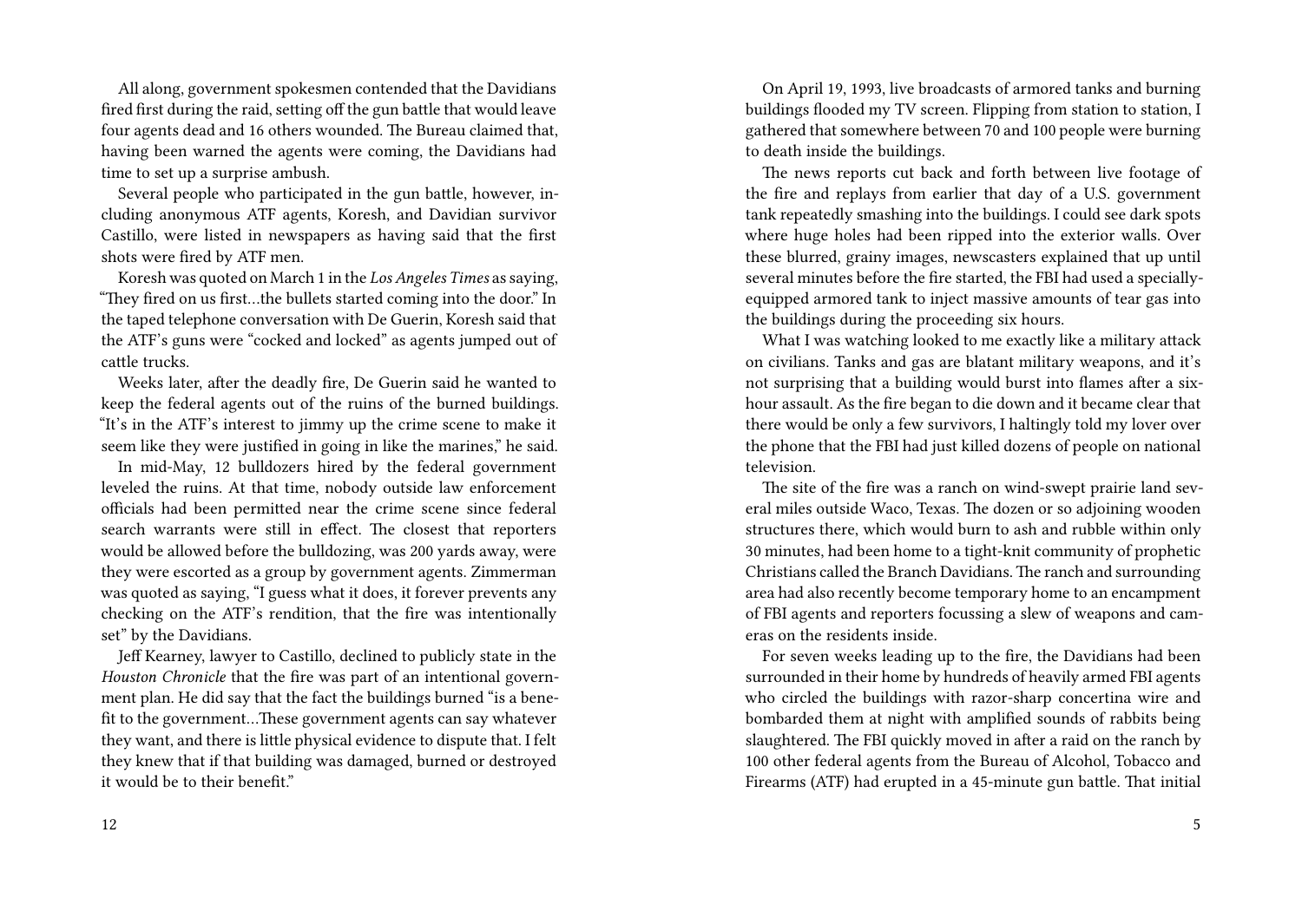raid on Feb. 28 left four ATF men and several Davidians dead. It too was recorded live and widely publicized by the news media.

From that day on, the FBI and ATF labeled the people inside the buildings with terms that were repeated by reporters around the country. The words "apocalyptic" and "cult" became media catch-words. Another key word emerged when an ATF spokesman claimed only hours after the initial raid that mass "suicide" amongst the *cultists* was a clear possibility.

On the day of the fire, in stark contrast with graphic visual images of the tank assault, the FBI claimed almost as soon as the flames started that the victims had in fact participated in a suicide pact and lit the fire themselves. Newscasters repeatedly used the word "suicide" during the live fire coverage. The next day, it was used nationwide in newspaper headlines, sub-heads, and text. The Chicago Sun-Times went so far as to use a direct FBI quote for a two-page-wide headline which read, "'Oh My God, They're Killing Themselves.'"

While I was still on the phone watching the live fire coverage, one on-location reporter heatedly said that half the photographers watching the buildings through high-powered telephoto lenses didn't believe the suicide story. He described the FBI's claim as "one of the greatest hoaxes" ever played on the American public. The strength of conviction it must have taken for this man to clearly say what he believed on live television, despite professional consequences, was impressive. I was surprised by his admirable candor, but not by the content of his words.

Having been involved in grassroots political groups for years, I was not naive about FBI tactics. I'd heard the Bureau implicated in everything from intimidating political activists to assassinating civil rights workers. On a more personal level, the alternative high school where I teach in Chicago was subjected to a surprise raid in June of 1983 when FBI agents and Chicago police took files and caused as much as \$40,000 in damages. Members of Dr. Pedro Albizu Campos High School say that absurd FBI claims about the

ments, refuted accusations that Koresh had used death threats to prevent people form fleeing the fire. Castillo said he personally had been afraid to leave the buildings because of the imminent danger he perceived from the FBI's attack.

Under the assumption that the government did not want an armed confrontation with the Davidians, the ATF's action in the initial February 28 raid was widely criticized in the media as being poorly planned. More recently, the Bureau's official statements about events leading up to and during the raid have been discredited by a series of contradictory statements and outright lies.

The ATF originally justified the raid by claiming that it was the only way to serve Koresh with arrest and search warrants because he never left the ranch. But preachers, merchants and other townspeople said in newspaper accounts that Koresh had been regularly seen purchasing goods in town.

The Bureau also claimed to have conducted the raid as soon as agents obtained evidence of illegal activity. Federal court affidavits by ATF officials later contradicted this. Agents allegedly discovered eight months prior to the raid that the Davidians might be illegally converting weapons. The *Houston Chronicle* reported that in the meantime, spies were planted in and around the Davidian's home while 130 ATF agents spent several months preparing for the attack.

Through a series of disclosures by high ranking ATF officials during Congressional hearings and legal testimony, it was also brought to light that the Bureau carried out the raid with supervisors' full knowledge that the Davidians had been tipped off by a telephone call. The ATF spy who had infiltrated and lived on the ranch, Robert Rodriguez, reported the telephone call back to the Bureau and advised that the surprise raid be canceled. ATF director Stephen Higgins also admitted that the Bureau invited six local press members and two from CBS news to attend the raid, ensuring national media coverage.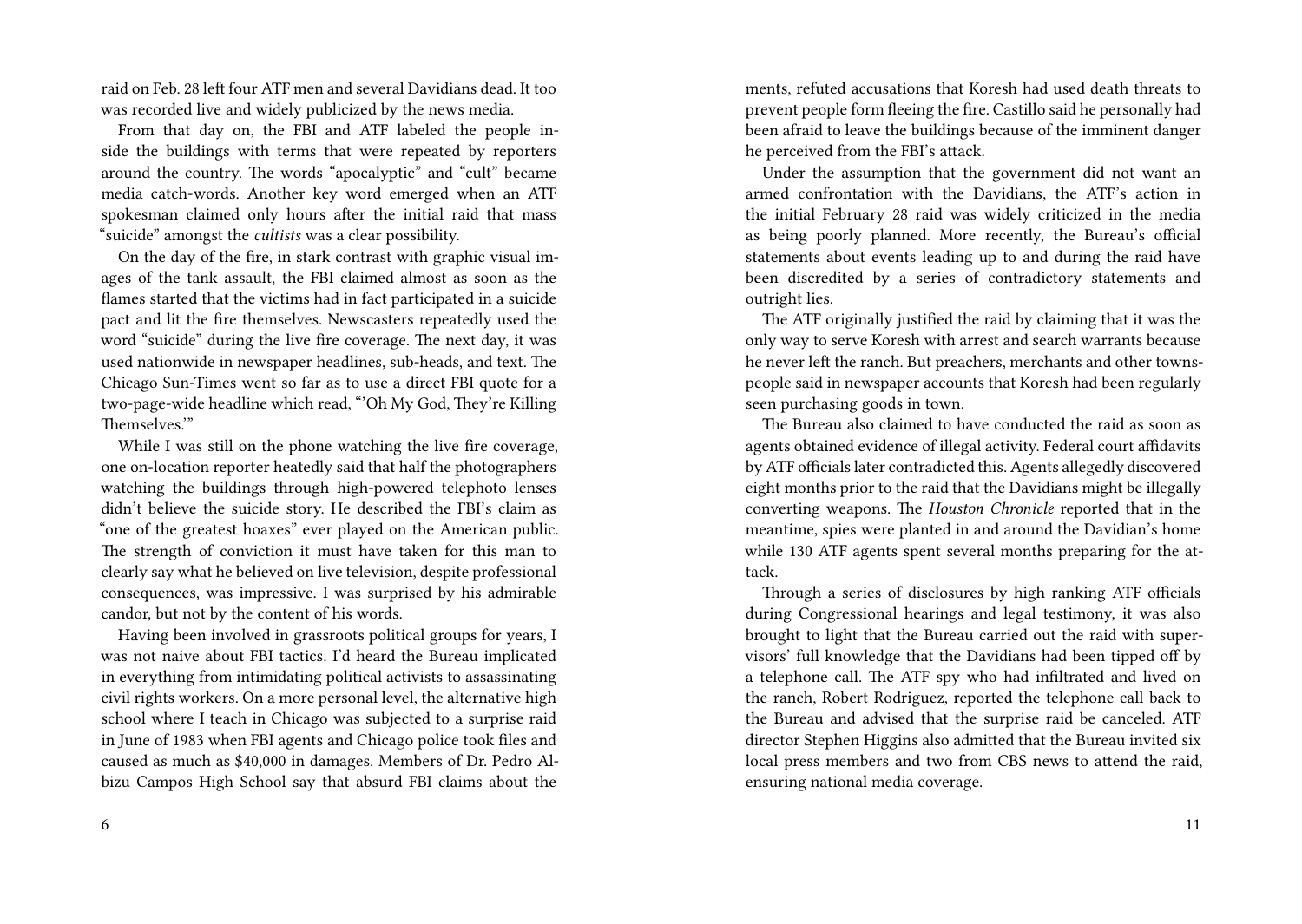was the official explanation given for the February raid by the ATF, whose mandate it is to regulate arms flow within the U.S. The ATF additionally accused the Davidians of shooting first in the gun battle on the day of the February raid.

Many of these accusations have been seriously challenged by almost everyone  $-$  apart from government agents  $-$  who was directly involved during the siege, including attorneys De Guerin and Zimmerman as well as the nine survivors who managed to escape from the burning buildings.

De Guerin in particular has been an outspoken critic of FBI and ATF behavior in the case, saying that the government is conducting "a massive cover-up, a white wash" of its actions.

Approximately five weeks after the fire, De Guerin publicly released a lengthy tape-recorded telephone conversation he had with Koresh before the FBI disconnected the lines on the afternoon following the ATF raid. The *Houston Chronicle* reported that Koresh sounded tired on the tape due to being seriously wounded, but seemed agitated by government comments to the media: "They said we were throwing grenades at them, I mean, for crying out loud…you can't believe anything they tell you." The Chronicle stated also that Koresh sounded especially irritated by government suggestions that the Davidians were considering mass suicide, saying, "That's not even sane, it irks me."

The accusation that the Davidians were suicidal was also refuted after the fire by several of the survivors including Renos Avraam, Jaime Castillo, Derek Lovelock and others. Louis Aliniz, a Houston man who slipped past the FBI and into the buildings during the siege, said he was convinced the Davidians hadn't committed suicide, due to their religious beliefs. He left the ranch two days before the fire.

Survivors also reportedly told De Guerin that those on the inside couldn't get out because some were blocked by fire and smoke, while others were completely immobilized by massive amounts of gas pumped in by the FBI. Survivor Jaime Castillo, in similar statebuilding being used as a bomb factory were the pretext for the raid. Teachers say the school was actually targeted in an attempt to destroy its credibility among Puerto Ricans because it was exposing Puerto Rican students to alternative ideas about colonialism and radical independence movements. The FBI was eventually forced to publicly issue a statement distancing the school's name from terrorism, but stolen files were never returned and the damages never paid for.

Two years later the FBI was involved in an armed attack which killed 11 members of MOVE, a communal group of socially radical African-Americans. The circumstances of that attack bear a striking resemblance to the recent assault against the Davidians.

On May 13, 1985, MOVE's main house in Philadelphia was burned to the ground, along with 60 other row houses on the block, after an especially flammable explosive covertly supplied by the FBI was detonated on the roof. The fire ended a day-long shoot out between several MOVE members inside and hundreds of Philadelphia cops surrounding the house outside. Burned, dismembered bodies of six adults and five children were found in the rubble, some containing bullets. MOVE members, too, were labeled in the media as suicidal cultists and accused by the government of burning their own home.

Only two people inside the MOVE house that day survived: Ramona Africa, an adult, and Birdie Africa, a 13 year old boy.

Almost eight years later, on the day after the Davidians' home was burned to the ground, an Associated Press article titled "Texas Flames Evoke Past Attacks" in the *Chicago Sun-Times* quoted Ramona Africa as saying "It's May 13<sup>th</sup> all over again...I hope it is an example for people…to stop hallucinating about the system they're dealing with and realize that this system is insane."

Given the disparity between the term "suicide" and what I had seen on TV, my curiosity and healthy distrust of government agencies were aroused. Comments made by Ramona Africa and the ad